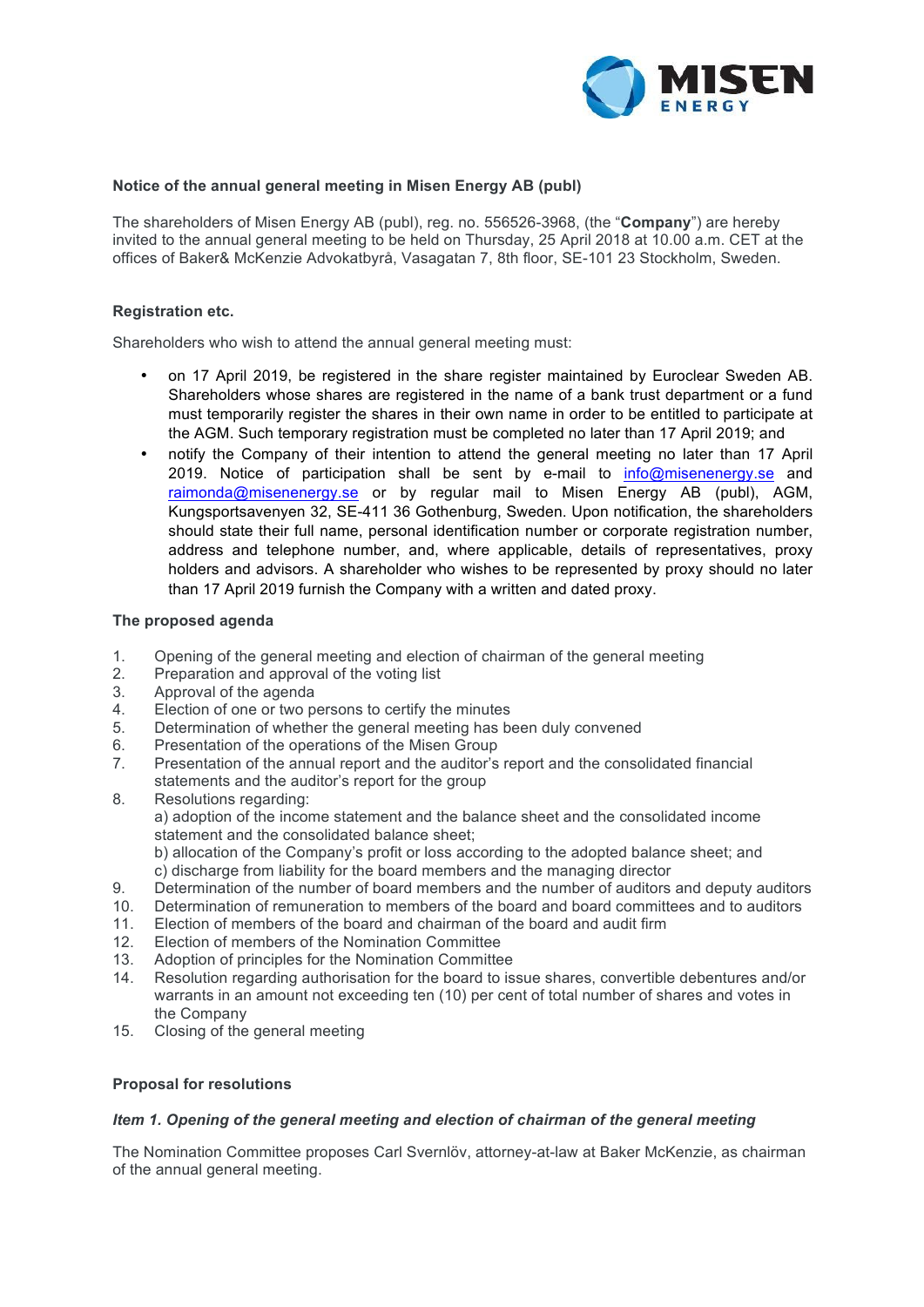

# *Item 8(b). Resolution regarding allocation of the Company's profit or loss according to the adopted balance sheet*

The board of directors proposes that all funds available to the Company shall be carried forward.

# *Item 9. Determination of the number of board members and the number of auditors and deputy auditors*

The Nomination Committee proposes that the board of directors shall consist of four ordinary board members and no deputies.

The Nomination Committee further proposes that the Company shall have one auditor (audit firm) and no deputy auditors.

# *Item 10. Determination of remuneration to members of the board and board committees and to auditors*

The Nomination Committee proposes that the aggregate remuneration to the members of the board for their work until the next annual general meeting shall be EUR 76,000, allocated as follows: EUR 37,000 to the chairman of the board, EUR 16,000 to each of Dimitrios Dimitriadis and Oleg Batyuk and EUR 7,000 to Pavel Prysiazhniuk. The remuneration is the same as for the previous year.

The Nomination Committee further proposes that no additional remuneration shall be paid to the members of the board committees.

The Nomination Committee proposes that remuneration to the auditors shall be paid in accordance with approved invoice.

### *Item 11. Election of members of the board and chairman of the board and audit firm*

The Nomination Committee proposes re-election of all current board members: Andrius Smaliukas, Dimitrios Dimitriadis, Oleg Batyuk and Pavel Prysiazhniuk.

The Nomination Committee further proposes re-election of Andrius Smaliukas as chairman of the board.

The Nomination Committee proposes re-election of PricewaterhouseCoopers AB as Company auditor. PricewaterhouseCoopers AB has announced its appointment of Johan Palmgren as main responsible auditor.

#### *Item 12. Election of members of the Nomination Committee*

The Nomination Committee proposes:

- re-election of Sergiy Probylov, proposed by Blankbank Investments Limited, Dimitrios Dimitriadis, proposed by Nellston Holdings Limited, Aurimas Augustinavicius, proposed by TCT Holding AB, and Andrius Smaliukas, in his capacity as chairman of the board of directors, as members of the Nomination Committee; and
- re-election of Sergiy Probylov as chairman of the Nomination Committee.

### *Item 13. Adoption of principles for the Nomination Committee*

The Nomination Committee proposes that the principles for the Nomination Committee adopted at the annual general meeting 2018 shall be re-adopted in full.

## *Item 14. Resolution regarding authorisation for the board to issue shares, convertible debentures and/or warrants in the total amount not exceeding ten (10) per cent of total number of shares and votes in the Company*

The board of directors proposes that the annual general meeting resolves to authorise the board of directors during the period up until the next annual general meeting to, on one or more occasions,